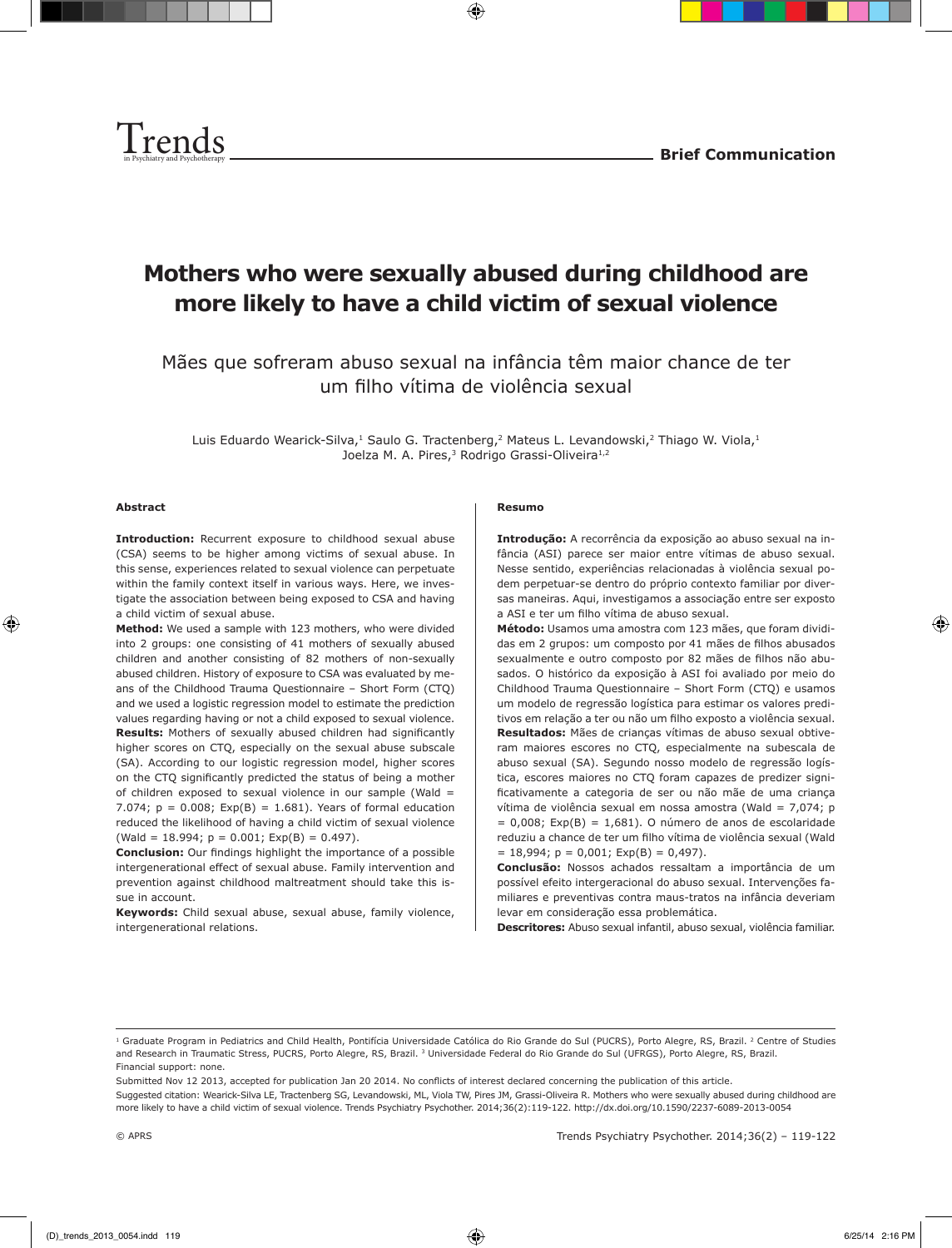# **Introduction**

Childhood sexual abuse (CSA) has been regarded as one of the most serious social and health problems worldwide, $1-3$  with a prevalence estimated at 7.9% to men and 19.2% to women.<sup>3</sup> CSA is defined as acts committed by adults or significantly older individuals where a child is used for sexual gratification or sexual stimulation.<sup>4,5</sup> The forms of CSA may include engagement in sexual activities with children, such as rape, attempted rape, genital stimulation, or genital exposure.<sup>6</sup>

Several reports have indicated that exposure to sexual abuse during childhood is associated with several neurobiological, behavioral, and neuropsychological consequences.7-11 For instance, some authors have suggested a causal relation between exposure to sexual abuse and the development and aggravation of various psychopathological conditions, such as depression,<sup>12</sup> posttraumatic stress disorder,<sup>13</sup> substance use disorders,14,15 and eating disorders.16 Additionally, the deleterious consequences of CSA do not affect only the victim, but, in most cases, all victim's family members, pointing out that the long-term effects of exposure to CSA may be associated with the victim's parents and relatives. Besides, evidences indicate that often most of sex offenders and perpetrators are relatives or friends of abused children (up to 90%) and the abuser might have daily contact with the victim.<sup>17</sup>

Considering the role of family members in the incidence of CSA, we suggest that specific parental experiences may also reoccur in children on an intergenerational basis. This conception proposes that the context where children grow and, especially, the way how they learn behavioral patterns in social interaction can increase or decrease the possibility that children expose themselves to dangerous experiences, including situations of interpersonal violence. According to this idea, there is evidence that mothers who have reported CSA provide their children with less support, particularly because they exhibit changes with regard to mother-child attachment patterns.18,19 Likewise, studies show that mothers who have experienced CSA are more likely to have a child suffering some kind of abuse or maltreatment in the early years of life.<sup>18</sup> Thus, these reports indicate that a maternal history of CSA may constitute a risk factor for further occurrence of sexual abuse among children, but this association still requires investigation.

To provide data regarding the main issue of child maltreatment perpetuation, considering that various deleterious consequences are associated with exposure to CSA, this study aimed to investigate the possible intergenerational characteristics of sexual abuse, by investigating the association between history of CSA in mothers of children exposed to sexual violence.

## **Method**

This study had 123 female participants, all of them mothers of children aged from 10 to 16 years. They were divided into 2 groups: one consisting of 41 mothers of sexually abused children and another consisting of 82 mothers of non-sexually abused children. All mothers of abused children were recruited from a child abuse protection service in Porto Alegre, Rio Grande do Sul, Brazil. The occurrence of sexual abuse among children was confirmed by judicial investigation, which takes place in order to include these children in this protection program. Mothers of non-sexually abused children were recruited by convenience at a psychological research center. All participants were informed about the study and signed a consent term. This study was approved by the Research Ethics Committee of Pontifícia Universidade Católica do Rio Grande do Sul (PUCRS).

Histories of childhood trauma among mothers were evaluated by means of the Childhood Trauma Questionnaire – Short Form  $(CTQ)$ ,<sup>20</sup> which is extensively used to investigate on a retrospective basis child neglect and abuse. CTQ is a self-reporting questionnaire that assesses childhood trauma at five subscales: physical abuse (PA), emotional abuse (EA), sexual abuse (SA), emotional neglect (EN), and physical neglect (PN). Each subscale consists of five questions rated on a 5-point Likert scale. Different scores are given on each subscale. Data were analyzed using the software *SPSS*, version 17.0. Mean value, standard deviation, and frequency were calculated, as well as the difference between groups, using *t* test and chi-square test. To ascertain the predictive power of a maternal history of CSA with regard to having a sexually abused child, a logistic regression model was adopted with the following independent variables: age, years of formal education, and CTQ SA score. All analyses were two-tailed and the significance level was set at  $p < 0.05$ .

## **Results**

The mothers of sexually abused children had significantly higher score on CTQ, as well as on the subscales of physical abuse, emotional abuse, physical neglect, and emotional neglect, compared to the mothers of non-sexually abused children. Specifically, the mothers of sexually abused children showed a mean of 7.63 on the sexual abuse subscale, regarded as moderate to severe trauma according to the manual of CTQ. On the subscales of emotional abuse and physical abuse, participants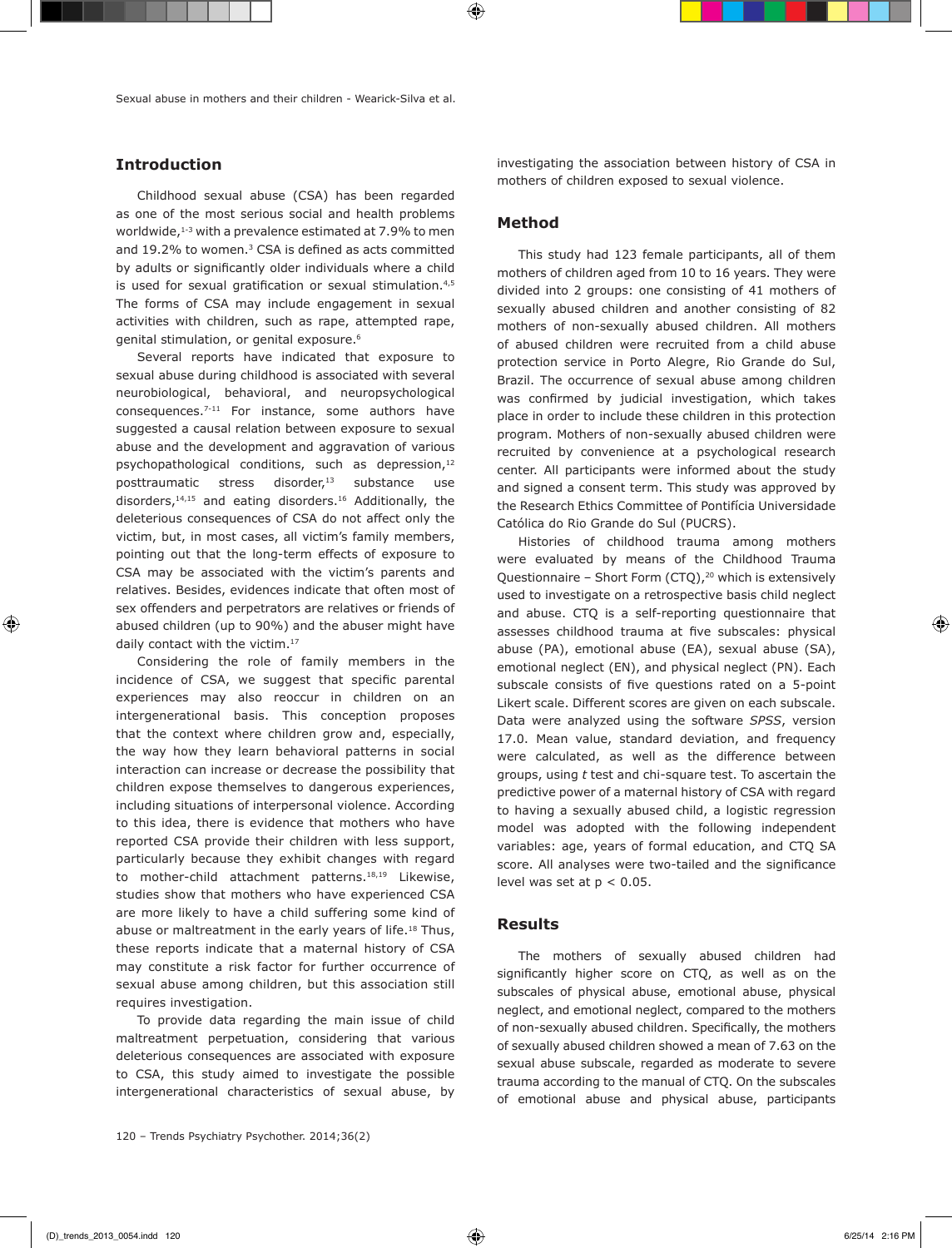| <b>Variable</b>                                                                                                                                                                                                                                        | Mothers of sexually abused children |                            |                     |                      |
|--------------------------------------------------------------------------------------------------------------------------------------------------------------------------------------------------------------------------------------------------------|-------------------------------------|----------------------------|---------------------|----------------------|
|                                                                                                                                                                                                                                                        | Yes $(n = 41)$<br>Mean (SD)         | No $(n = 82)$<br>Mean (SD) | <b>Statistics</b>   | p                    |
| Age                                                                                                                                                                                                                                                    | 31.80 (12.13)                       | 36.06 (10.26)              | $t(121) = 2.03$     | $0.044*$             |
| Years of formal education                                                                                                                                                                                                                              | 8.26(4.51)                          | 13.39 (3.20)               | $t(121) = 7.25$     | 0.000 <sup>†</sup>   |
| Sexual abuse during childhood                                                                                                                                                                                                                          | 13 (31.70%)                         | $3(3.65\%)$                | $\gamma^2 = 19.003$ | $0.000+$             |
| Scores on CTO                                                                                                                                                                                                                                          |                                     |                            |                     |                      |
| Total                                                                                                                                                                                                                                                  | 57.85 (10.29)                       | 53.46 (4.26)               | $t(121) = -3.34$    | $0.001$ <sup>+</sup> |
| Emotional abuse                                                                                                                                                                                                                                        | 11.58 (5.04)                        | 8.32 (2.94)                | $t(121) = -4.51$    | 0.000 <sup>†</sup>   |
| Sexual abuse                                                                                                                                                                                                                                           | 7.63(4.58)                          | 5.20(0.85)                 | $t(121) = -4.65$    | 0.000 <sup>†</sup>   |
| Physical abuse                                                                                                                                                                                                                                         | 8.19 (3.68)                         | 6.19(1.82)                 | $t(121) = -4.03$    | 0.000 <sup>†</sup>   |
| Physical neglect                                                                                                                                                                                                                                       | 13.29 (3.05)                        | 13.28 (1.36)               | $t(121) = -0.03$    | 0.976                |
| Emotional neglect<br>$\mathcal{L}$ , and the set of the set of the set of the set of the set of the set of the set of the set of the set of the set of the set of the set of the set of the set of the set of the set of the set of the set of the set | 20.45 (3.73)                        | 17.14 (5.42)               | $t(121) = 3.95$     | $0.000^{+}$          |

**Table 1** - Sociodemographic variables and participants' scores on CTQ

Values showed as mean (standard deviation) or number of participants (%).

CTQ = Childhood Trauma Questionnaire.

\*  $p < 0.05$ ; †  $p < 0.001$ ;  $\chi$ 2 = chi-square test.

showed a mean of 11.58 and 8.19, respectively, which are classified as mild to moderate trauma. The mean values of the mothers of non-sexually abused children were classified as none to mild severity. In addition, there were differences between groups with regard to age and years of formal education. This data is shown in Table 1.

According to our logistic regression model, higher scores on the CTQ significantly predicted the status of being mother of sexually abused children in our sample  $(\chi^2 = 47.955; df = 3; p = 0.001)$ . The CTQ SA score significantly increased the odds of having sexually abused children ( $β = 0.520$ ; SE = 0.195; Wald = 7.074;  $p = 0.008$ ; Exp( $\beta$ ) = 1.681; 95%CI 1.14-2.46), while years of formal education reduced it ( $β = -0.699$ ; SE  $= 0.160$ ; Wald = 18.994; p = 0.001; Exp( $\beta$ ) = 0.497; 95%CI 0.36-0.68).

# **Discussion**

This study investigated the association between being exposed to CSA and having a child also victim of sexual abuse. The main finding was that mothers who have been sexually abused during childhood are more likely to have an abused child. It is consistent with the results of previous reports demonstrating this association.<sup>21-24</sup> Furthermore, we found that mothers of abused children were also more likely to have been exposed to other early adversities (e.g. physical and emotional abuse and/ or emotional neglect) than mothers whose children have not been sexually abused. These findings are consistent with the theoretical framework emphasizing the impact of mothers' developmental history on their children's developmental outcomes.

There are many possible indirect sources that can contribute to perpetuate abuse history within families.<sup>24-27</sup> In a three-generational study, Leifer et al.,<sup>28</sup> for instance, observed three factors reinforcing sexual abuse perpetuation: 1) presence of maternal psychopathology and/or distress; 2) disruption in maternal care patterns; and 3) negative relationship with family members. Other findings have been suggested, such as the fact that mothers who have been abused during childhood were more likely to be involved with partners who show abusive models of masculinity, increasing children's risk to experience maltreatment.<sup>27</sup>

When abused women become mothers, they tend to show poor maternal functioning and difficulty to attach to their own children.<sup>24,27</sup> Apparently, maternal attachment constitutes a major determinant of child development outcomes.27,29-31 A poor attachment quality may have severe consequences for offspring. Insecure and disorganized attachment patterns, for instance, have been associated with greater risk for developing psychopathology both during childhood (e.g. internalizing and externalizing symptomatology)<sup>27</sup> and adulthood (e.g. depressive and anxiety symptoms, substance use disorders).<sup>26,31</sup>

Regardless of findings, this study has some limitations. First, we did not include other sociodemographic data, such as income, for instance, and previous studies have shown that children are more likely to be victims of sexual abuse in extremely poor areas.<sup>32</sup> Second, considering the logistic regression model adopted, our study was conducted with a small sample size. Third, many studies suggest that in retrospective surveys on childhood maltreatment assessment, some abilities to recall this kind of information can show to be impaired, due to the impact of exposure to stressful life events.<sup>33</sup> However, besides the great controversy concerning the reliability and validity of retrospective information, this study used a retrospective self-reporting of childhood maltreatment.